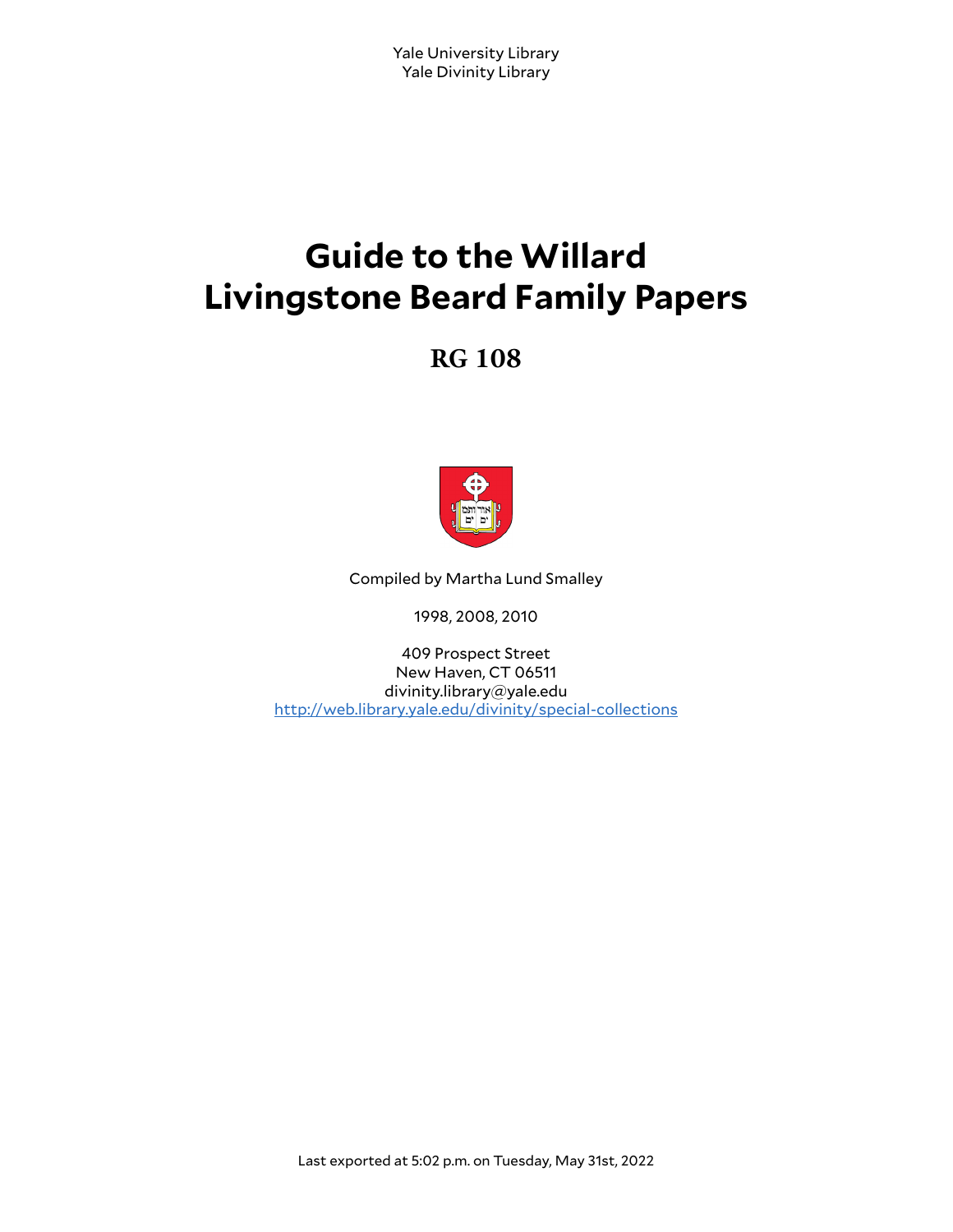# Table of Contents

| Re: American Board of Commissioners for Foreign Missions (ABCFM) work in Fujian (Fukien)  14 |  |
|----------------------------------------------------------------------------------------------|--|
|                                                                                              |  |
|                                                                                              |  |
|                                                                                              |  |
|                                                                                              |  |
|                                                                                              |  |
|                                                                                              |  |
|                                                                                              |  |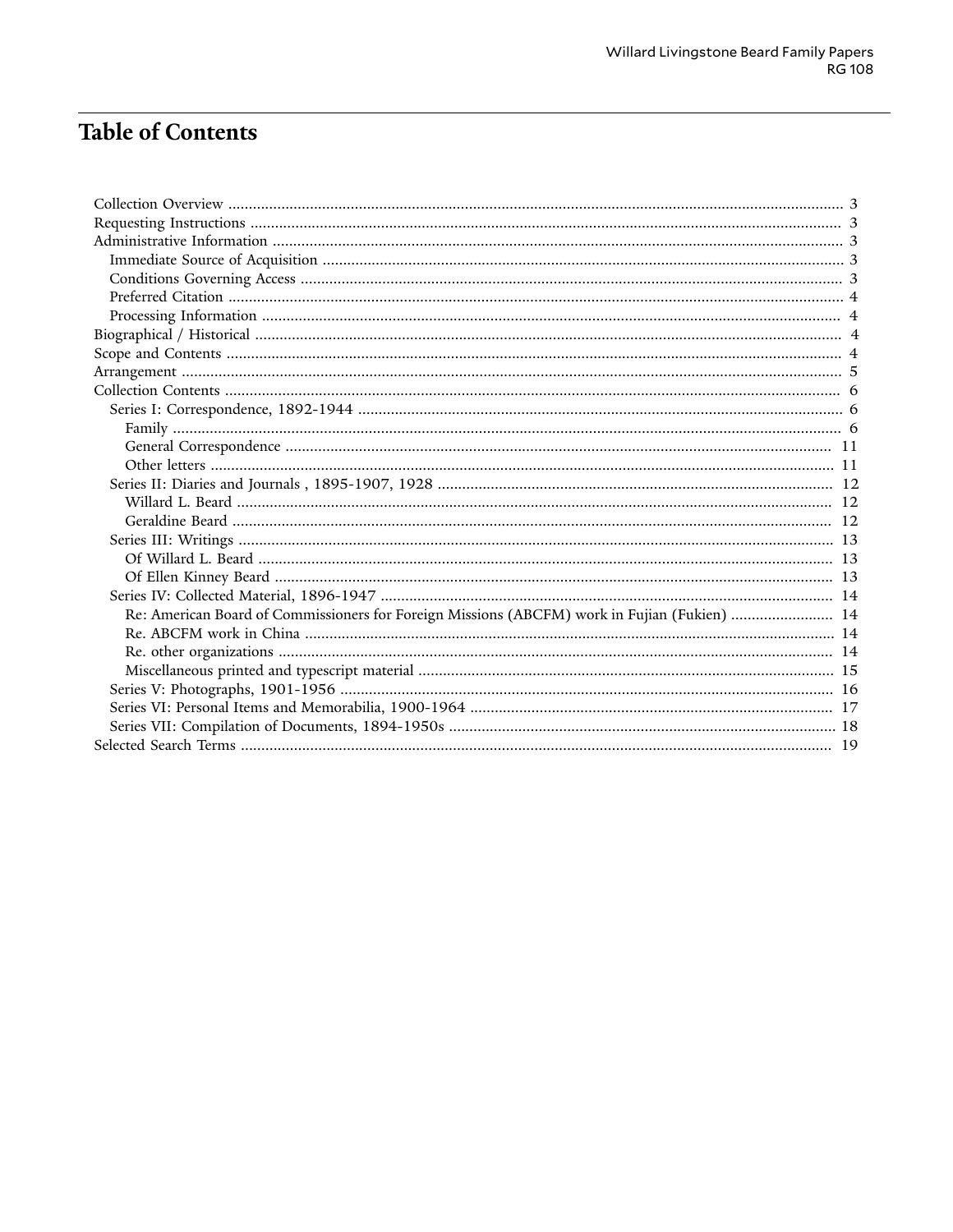### <span id="page-2-0"></span>**Collection Overview**

|                                                       | <b>REPOSITORY:</b> Yale Divinity Library<br>409 Prospect Street<br>New Haven, CT 06511<br>divinity.library@yale.edu<br>http://web.library.yale.edu/divinity/special-collections                                                                                                                                                                           |
|-------------------------------------------------------|-----------------------------------------------------------------------------------------------------------------------------------------------------------------------------------------------------------------------------------------------------------------------------------------------------------------------------------------------------------|
| <b>CALL NUMBER: RG 108</b>                            |                                                                                                                                                                                                                                                                                                                                                           |
|                                                       | <b>CREATOR:</b> Beard, Willard Livingstone, 1865-1947                                                                                                                                                                                                                                                                                                     |
|                                                       | <b>TITLE:</b> Willard Livingstone Beard Family Papers                                                                                                                                                                                                                                                                                                     |
|                                                       | <b>DATES: 1892-1964</b>                                                                                                                                                                                                                                                                                                                                   |
| <b>PHYSICAL DESCRIPTION:</b> 6 linear feet (13 boxes) |                                                                                                                                                                                                                                                                                                                                                           |
| <b>LANGUAGE: English</b>                              |                                                                                                                                                                                                                                                                                                                                                           |
|                                                       | <b>SUMMARY:</b> Correspondence, diaries, writings, and collected material provide valuable<br>documentation of the work of Willard Livingstone Beard and his family.<br>Beard was a missionary in China from 1894 to 1941, serving in Fujian (Fukien)<br>Province under the American Board of Commissioners for Foreign Missions<br>(ABCFM) and the YMCA. |
|                                                       | <b>ONLINE FINDING AID:</b> To cite or bookmark this finding aid, please use the following link: https://<br>hdl.handle.net/10079/fa/divinity.108                                                                                                                                                                                                          |

### <span id="page-2-1"></span>**Requesting Instructions**

To request items from this collection for use on site, please use the request links in the HTML version of this finding aid, available at <https://hdl.handle.net/10079/fa/divinity.108>.

Key to the container abbreviations used in the PDF finding aid:

b. box f. folder

# <span id="page-2-2"></span>**Administrative Information**

# <span id="page-2-3"></span>**Immediate Source of Acquisition**

Gift of the Geraldine Beard (original collection, ca. 1993) and the Beard family (addendum, 2006-2007, 2010).

### <span id="page-2-4"></span>**Conditions Governing Access**

The materials are open for research.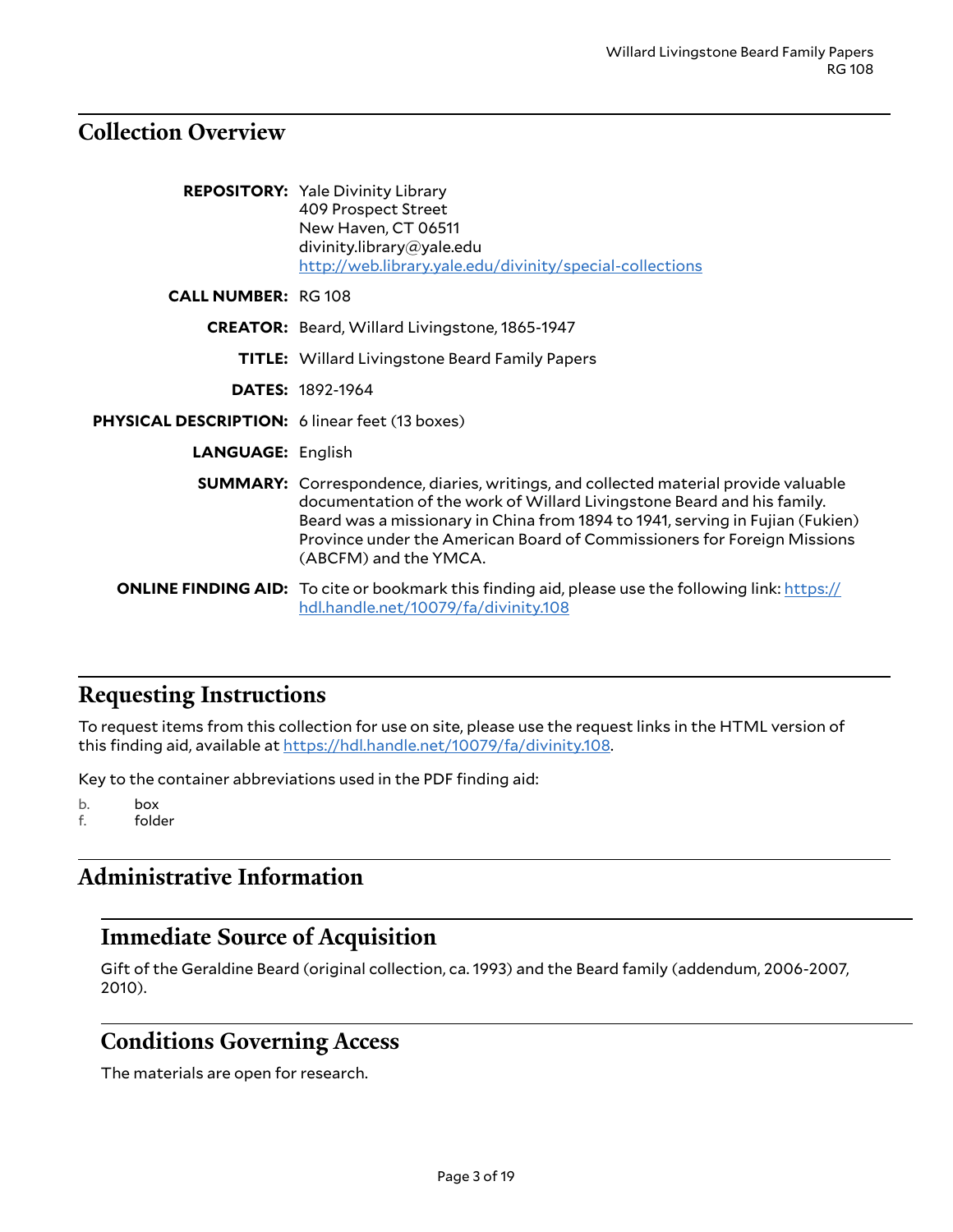# <span id="page-3-0"></span>**Preferred Citation**

Willard Livingstone Beard Family Papers (RG 108), Special Collections, Yale Divinity School Library.

### <span id="page-3-1"></span>**Processing Information**

Place names were modernized in the description, with the name originally used in the collection material or in an older version of the finding aid in parenthesis: e.g. "Beijing (Peking)" or "Benin (Dahomey)".

# <span id="page-3-2"></span>**Biographical / Historical**

Willard Livingstone Beard was born in Shelton, Connecticut in 1865, son of Oliver Gould Beard and Nancy Maria Nicols Beard. Following his marriage to Ellen Kinney in 1894, he served the American Board of Commissioners for Foreign Missions' Fuzhou (Foochow) mission for over forty years (1894-1941). The Beards had six children: Phebe (1895-1925), Myron Gould (1896-1974), Geraldine (1898-1993), Dorothy (1901-1991), Marjorie (1906-1995), and Kathleen (1908-2004). During the period 1905-1910, Beard was released by the ABCFM to set up and head a branch of the YMCA in Fujian (Fukien) province. Beard died in 1947 and Ellen Kinney Beard died in 1953.

Willard Beard had two sisters, Flora and Mary, who also worked in China. Flora lived in Fuzhou (Foochow) from October of 1906 to July of 1909; she was not officially a missionary but taught missionary children. In 1914, Flora and her youngest sister Mary Louse Beard left the U.S. for Beijing (Peking) where they founded the North China American School (NCAS) for missionary children. The sisters were at NCAS from 1914 to 1920.

# <span id="page-3-3"></span>**Scope and Contents**

The Willlard L. Beard Family Papers consist of five linear feet of material divided into six series. The papers provide valuable early documentation of ABCFM and YMCA work in the Fuzhou (Foochow) area. They include not only Beard's personal correspondence and diaries, but also collected report and printed material documenting mission work in Fujian (Fukien) province. A substantial amount of material has been added to this collection since it was microfilmed as part of the Adam Matthew "China Through Western Eyes" collection and the box and folder numbers have been revised. The Beard Family Papers complement other collections at the Yale Divinity Library that document mission work in the Fujian (Fukien) Province, including the papers of Emily Susan Hartwell, Eva Asher, Charles and Mary Storrs, and others.

Series I, Correspondence, consists primarily of family correspondence, with a small amount of correspondence addressed to non-family. The family correspondence is arranged in chronological order. The original collection contained forty-nine letters of Beard, one from Ellen Kinney Beard and two from Phebe Kinney Beard. In 2006, the Beard family donated more than one hundred additional letters. Transcripts and abstracts of the added letters have been prepared by Jana Jackson, wife of the grandson of Kathleen Beard Elmer; they are filed in the same folders as the original letters. Digital copies of transcripts of letters are available at <http://divinity-adhoc.library.yale.edu/BeardPapers>. Many of the added letters were in the possession of Donald MacInnis for a number of years, as he did research for his book, *China Chronicles from a Lost Time: the Min River Journals*. The letters are primarily written from Fuzhou (Foochow) of Kuliang (a summer resort for missionaries in the mountains) to family memgbers in the U.S. Letters addressed to "Friends at home", "Home friends", and "Folks at home" have been included in the Family Correspondence sub-series. The letters give substantial accounts of the Beards' daily work and touch on political events and social issues in China.

Among the newly added correspondence in Series I are substantive letters written by Willard Beard's sisters Flora and Mary. Besides describing their day-to-day work at the North China American School in Beijing (Peking) (Beijing), they describe trips they took in China, the funeral procession of Yuan Shi Kai, the political situation, and rest and relaxation at the seaside resort of Beidaihe (Pei Tai Ho).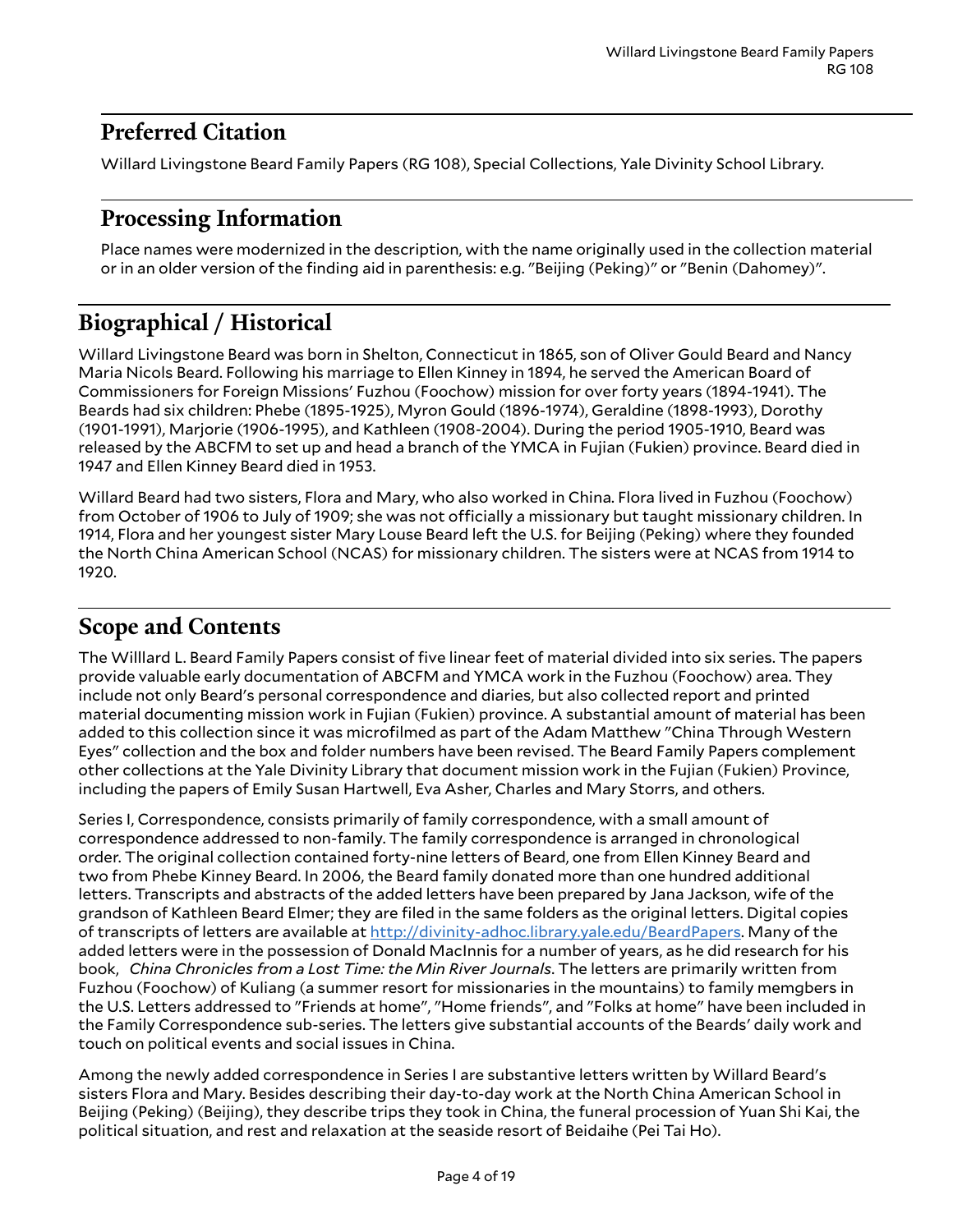The Diaries and Journals of Series II include three daily diaries of the Imperial English and Chinese Diary format, which provide regular accounts of Beard's activities and acquaintances, and two accounts of trips taken by Beard. A daily account of a trip from Fuzhou (Foochow) to Shaowu and back (1906 November - 1907 January) provides a valuable detailed account of typical missionary work.

Writings in Series II include Beard's account of a dispute between two villages near Fuzhou (Foochow) and the visit of E. Stanley Jones to Fuzhou (Foochow). Collected Material in Series III documents the work of the American Board in Fukien Province and Foochow College. Photographs, biographical information, and memorabilia, and a set of compiled documents complete the collection.

### <span id="page-4-0"></span>**Arrangement**

- I. Correspondence, 1894-1944, n.d.
- II. Diaries and Journals, 1895-1907, 1928.
- III. Writings, 1915-1941, n.d.
- IV. Collected Material, 1896-1947, n.d.
- V. Photographs, 1901-1956, n.d.
- VI. Personal Items and Memorabilia, 1900-1964.
- VII. Compilation of Documents, 1892-1950s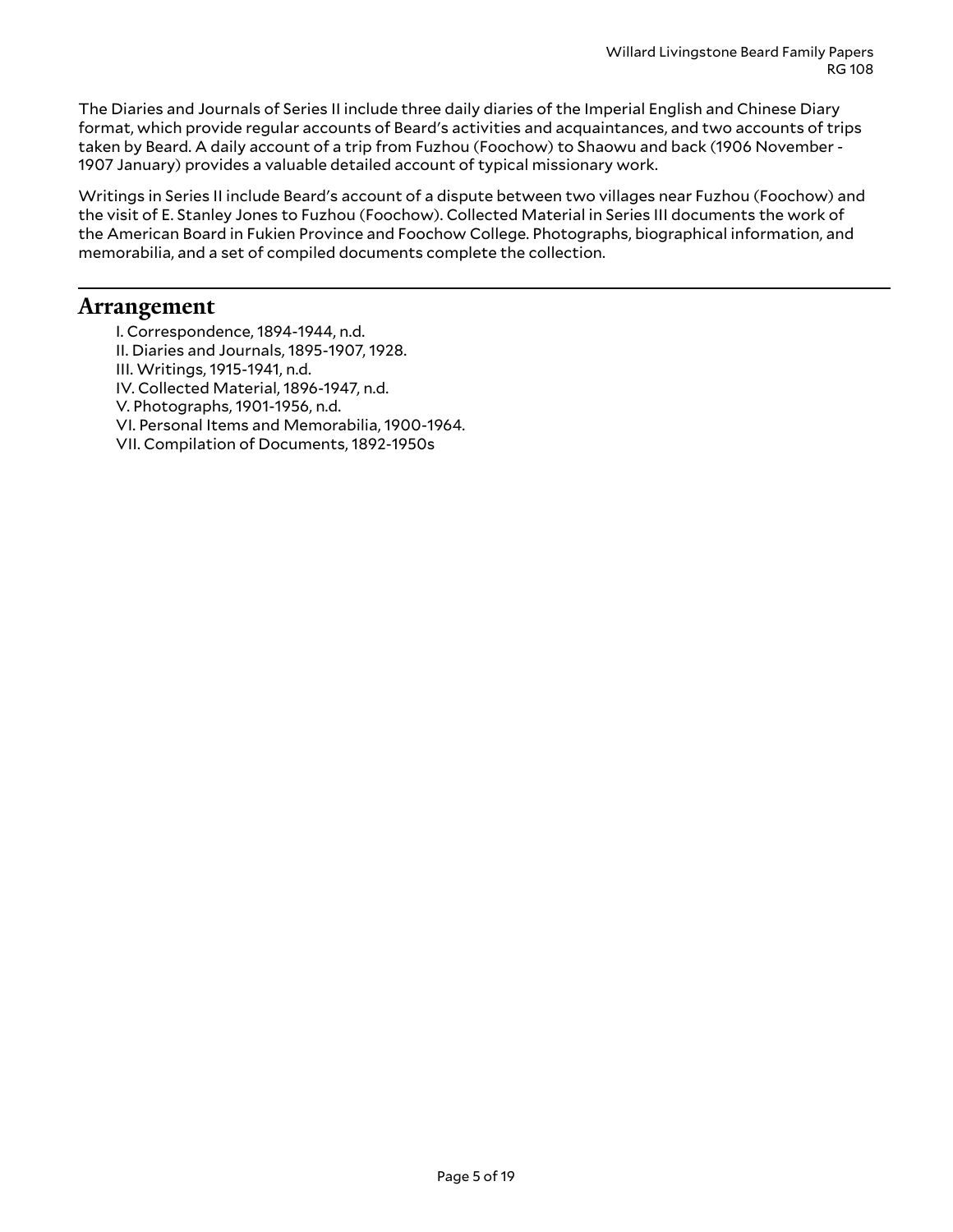# <span id="page-5-1"></span><span id="page-5-0"></span>**Collection Contents Series I: Correspondence, 1892-1944**

Digital copies of transcripts of letters prepared by the Beard family are available at http://divinityadhoc.library.yale.edu/BeardPapers.

<span id="page-5-2"></span>

|             | Family                                                                                                                                                                            |                               |
|-------------|-----------------------------------------------------------------------------------------------------------------------------------------------------------------------------------|-------------------------------|
|             | Digital copies of transcribed correspondence are available.                                                                                                                       |                               |
| b. 12, f. 1 | Five letters from Ellen Kinney (EK) to Willard Livingstone Beard (WLB)<br>regarding visits in Connecticut                                                                         | 1892 November<br>- 1893 April |
| b. 12, f. 2 | Four letters from WLB to EK at Oberlin College; one letter from Ruth Beard<br>to EK                                                                                               | 1893 October -<br>December    |
| b. 12, f. 3 | Seven letters from WLB to EK regarding studies, preaching, application to<br><b>Mission Board</b>                                                                                 | 1894 January -<br>February    |
| b. 12, f. 4 | Four letters from EK to WLB; regarding Student Volunteer Movement<br>convention, application to Mission Board; one letter from WLB to IK                                          | 1894 March -<br>April         |
| b. 12, f. 5 | Four letters from EK to WLB; two letters WLB to EK telling of bicycle trips,<br>anticipating her return home                                                                      | 1894 May - June               |
| b. 1, f. 1b | Three letters from Ellen Kinney Beard to home folks from Fuzhou (Foochow); 1894 December<br>four letters from Willard L. Beard to home, including re: birth of daughter,<br>Phebe | 15 - 1895 June 16             |
| b. 1, f. 2  | Five letters from Willard Beard in Fuzhou (Foochow) to home; re: cholera<br>outbreak and massacre in Gutian (Kucheng)                                                             | 1895 July 28 -<br>December 9  |
| b. 1, f. 3  | Six letters from WLB to home; tells of death of missionary friend from cancer 1896 Jan 7- Mar                                                                                     | 15                            |
| b. 1, f. 4  | Five letters from WLB to home including need of women missionaries to<br>minister to women; Ellen and Phebe move to Kuliang resort                                                | 1896 Apr 8-Jun<br>29          |
| b. 1, f. 5  | Six letters from WLB to home, one from EKB; missionaries living in mountains 1896 Jul 13-Sep<br>during heat, purchase of land                                                     | 23                            |
| b. 1, f. 6  | Seven letters from WLB to home, one from EKB; tells of birth of son: Myron<br>Gould, WLB visits Shanghai                                                                          | 1896 Oct 1- Dec<br>18         |
| b. 1, f. 7  | Eight letters from WLB to home; Christmas celebrations, children doing well                                                                                                       | 1897 Jan 3- May<br>9          |
| b. 1, f. 8  | Eight letters WLB to EKB while they are in mountains                                                                                                                              | 1897 Jun 6- Jun<br>25         |
| b. 1, f. 9  | Seven letters WLB to home; enjoying new home in Kuliang, one letter WLB to 1897 Jul 5- Sep<br>EKB                                                                                 | 19                            |
| b. 1, f. 10 | Four letters WLB to home- one EKB to home; regarding Chinese Anti-<br><b>Footbinding Society</b>                                                                                  | 1897 Oct 3- Dec<br>26         |
| b. 1, f. 11 | Eight letters WLB to home; regarding recent trip with another missionary,<br>notice of increase in Western influence in China                                                     | 1898 Jan 1- Apr 4             |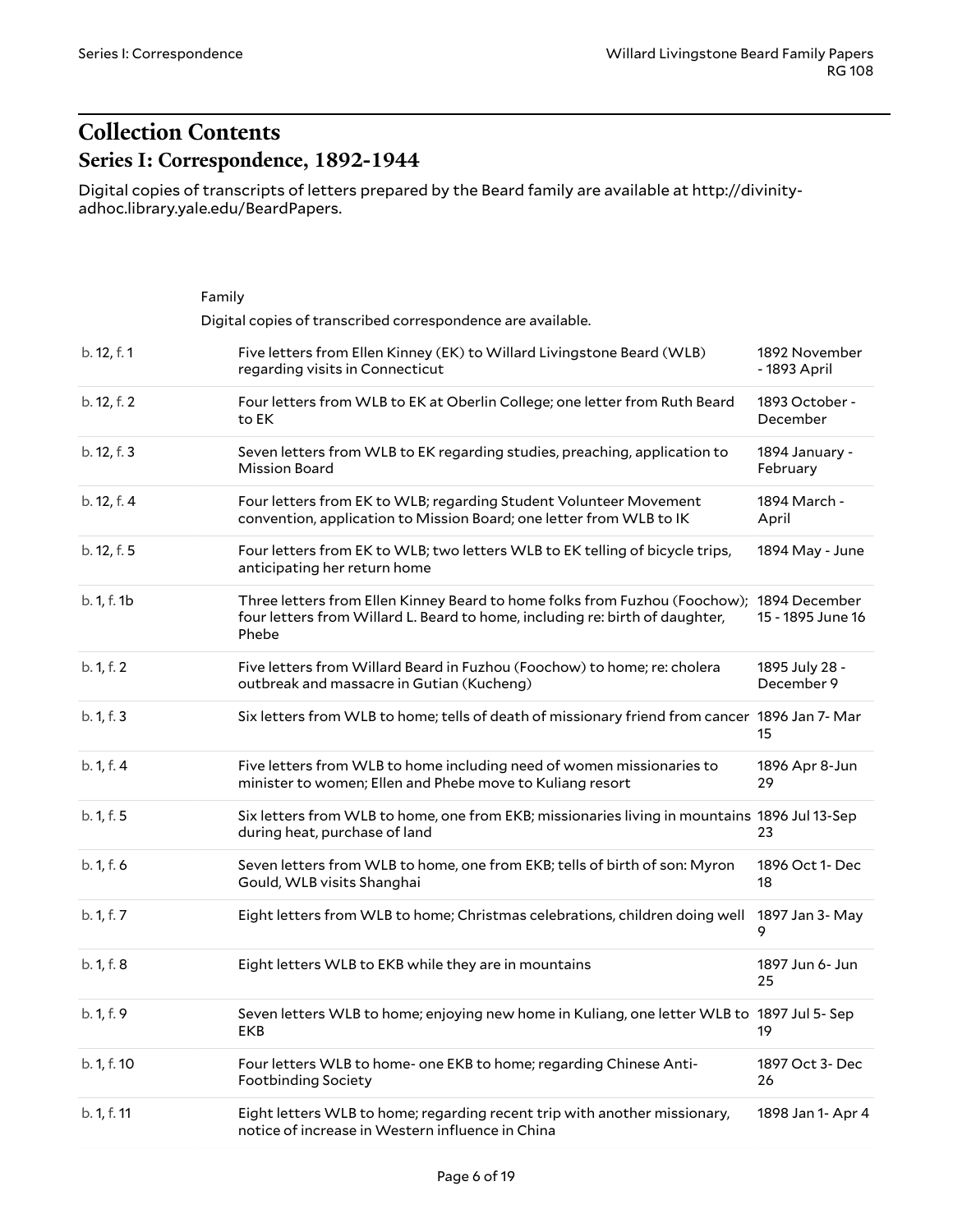| b. 1, f. 12 | Six letters WLB to regarding move to mountains, birth of second daughter,<br>Geraldine                                                                        | 1898 May 1- Aug<br>25       |
|-------------|---------------------------------------------------------------------------------------------------------------------------------------------------------------|-----------------------------|
| b. 1, f. 13 | Six letters WLB to home regarding typhoons, Ellen teaching music in<br>Seminary, new missonaries expected, one letter from brother James                      | 1898 Sep 4- Dec<br>25       |
| b. 1, f. 14 | Six letters WLB to home; relaxing trip on houseboat                                                                                                           | 1899 Jan 22- Apr<br>23      |
| b. 1, f. 15 | Nine letters WLB to home; regarding floods, rain, illness                                                                                                     | 1899 May 7- Sep<br>24       |
| b. 1, f. 16 | Six letters WLB to home- one by EKB; plans for new residence                                                                                                  | 1899 Oct 8- Dec<br>24       |
| b. 1, f. 17 | Seven letters WLB to home; regarding possible devil possession                                                                                                | 1900 Jan 21-<br>May 20      |
| b. 1, f. 18 | Ten letters WLB to home; including regarding Boxer Rebellion                                                                                                  | 1900 Jun 3- Aug<br>26       |
| b. 2, f. 19 | Nine letters WLB to home; regarding 6th wedding anniversary, political<br>unrest                                                                              | 1900 Sep 2- Oct<br>28       |
| b. 2, f. 20 | Seven letters WLB to home-one EKB; officials executed for murder of<br>foreigner                                                                              | 1900 Nov-Dec                |
| b. 2, f. 21 | Seven letters WLB to home                                                                                                                                     | 1901 Jan-Mar                |
| b. 2, f. 22 | Seven letters WLB to home; including plague and man using opium                                                                                               | 1901 Apr- Jun               |
| b. 2, f. 23 | Twelve letters Willard Beard Fuzhou (Foochow) to home; regarding floods,<br>plague, move into new house, John R. Mott visit                                   | 1901 July 7-<br>December 21 |
| b. 2, f. 24 | Thirteen letters WLB to home; speaks of new daughter- Dorothy, concern<br>for drought                                                                         | 1902 Jan 19- Jun<br>22      |
| b. 2, f. 25 | Nine letters WLB to home; regarding plague and cholera, awaiting decision<br>regarding leaving American Board to work for YMCA                                | 1902 Jul 13- Oct<br>26      |
| b. 2, f. 26 | Four letters WLB to home; eight week trip to Shaowu and villages                                                                                              | 1902 Nov 9                  |
| b. 2, f. 27 | Three letters EKB; regarding WLB's trip to Shaowu, Four letters WLB<br>regarding family returning to US                                                       | 1903 Jan 3- Apr<br>8        |
| b. 2, f. 28 | Five letters Flora (sister) traveling in Europe, Letters from WLB and daughter 1904 Jul, Oct-<br>traveling in Europe                                          | Dec                         |
| b. 2, f. 29 | Eight letters and postcards family returning to China                                                                                                         | 1905 Jan-Mar                |
| b. 2, f. 30 | Nine letters Willard Beard from Fuzhou (Foochow) to home, two letters from 1905 April-<br>son and one from Ellen Beard to home                                | August                      |
| b. 2, f. 31 | One letter from EKB to home regarding illness, seven letters- WLB- improved 1905 Sep 5- Dec<br>health, illness among missionaries (WLB now working with YMCA) | 7                           |
| b. 2, f. 32 | Eight letters WLB to home; including birth of daughter Marjorie, sister Flora<br>coming to China                                                              | 1906 Jan 9- Apr<br>29       |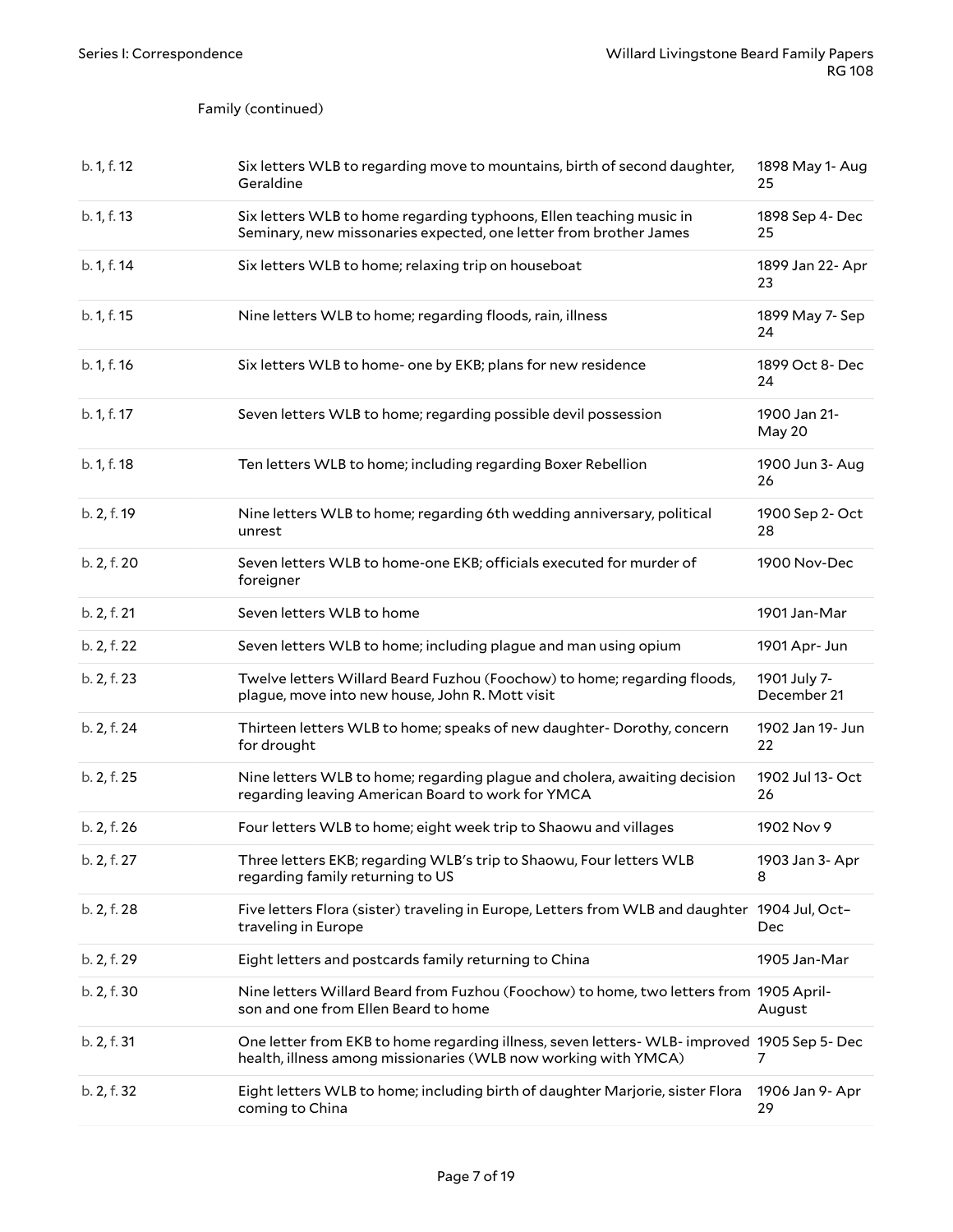| b. 2, f. 33 | Seven letters WLB to home; regarding YMCA work, two letters from Flora-<br>traveling; one letter from Phebe to grandmother                     | 1906 May 14-<br>Oct 26          |
|-------------|------------------------------------------------------------------------------------------------------------------------------------------------|---------------------------------|
| b. 2, f. 34 | Four letters from Flora to home- one letter WLB; travel journal, Shaowu trip                                                                   | 1906 Nov                        |
| b. 3, f. 35 | Six letters from Flora (in Fuzhou (Foochow)) to home; six from Willard to<br>home, one by (Myron) Gould to grandma                             | 1906 December<br>- 1907 January |
| b. 3, f. 36 | Four letters from Flora to home, Two WLB to EKB; while he is at conference<br>in Japan, Two WLB to home, one Gould to Aunt                     | 1907 Feb-Apr                    |
| b. 3, f. 37 | Five letters from Flora to home, three letters WLB tells of conferences<br>attended over 2 months, moved into new house                        | 1907 Feb-Apr                    |
| b. 3, f. 38 | Three letters WLB to home, four letters Flora to home                                                                                          | 1907 May-Jun                    |
| b. 3, f. 39 | Six letters WLB to home; regarding work in YMCA, two letters from Flora<br>and one from Phebe                                                  | 1907 Jul-Dec                    |
| b. 3, f. 40 | Three letters WLB to home; four from Flora                                                                                                     | 1908 May- Jun                   |
| b. 3, f. 41 | Five letters from Flora regarding travels in Japan; five letters WLB to home,<br>birth of daughter Kathleen                                    | 1908 Jul-Aug                    |
| b. 3, f. 42 | Four letters Willard Beard to home, three Willard Beard to Ellen Beard; tells<br>of fire in YMCA tent in Xiamen (Amoy); two from Flora to home | 1908 September<br>- December    |
| b. 3, f. 43 | Four letters Willard Beard from Fuzhou (Foochow) to home, three letters<br>from Flora to home; plans to return to US                           | 1909 February-<br>March         |
| b. 3, f. 44 | Three letters WLB to home; regarding American Board wanting him back<br>from YMCA; two letters from Flora                                      | 1909 Apr- Jul                   |
| b. 3, f. 45 | Three letters WLB to home from conference in Shantou (Swatow) and<br>Kuliang; one letter from Phebe to home, One from EKB to WLB               | 1909 August-<br>September       |
| b. 3, f. 46 | Three letters WLB to home; regarding new job at ABCFM in New York,<br>preparations for going home, letters also from Phebe and Dorothy to home | 1909 Oct-Dec                    |
| b. 3, f. 47 | Seven letters Willard Beard: four to children, two to his mother; has returned 1912 August -<br>to Foochow College, Fuzhou                     | 1913 December                   |
| b. 3, f. 48 | Six letters WLB to his children                                                                                                                | 1914 Mar-Jun                    |
| b. 3, f. 49 | Three letters WLB to home, six letters from Flora and Mary traveling to<br>China                                                               | 1914 Aug                        |
| b. 3, f. 50 | Four letters WLB to home; tells of typhoons, Seven letters from Mary and<br>Flora; regarding school                                            | 1914 Sep                        |
| b. 3, f. 51 | Three letters WLB- one to son; regarding Sherwood Eddy evangelistic<br>campaign; seven letters from Flora and Mary describing excursions       | 1914 Oct-Nov                    |
| b. 3, f. 52 | Eight letters WLB to home, Three letters from Mary and Flora regarding<br>Christmas                                                            | 1915 Jan-Feb                    |
| b. 3, f. 53 | One letter Willard Beard regarding Foochow College large enrollment, Three 1915 March<br>from Flora and Mary in Beijing (Peking)               |                                 |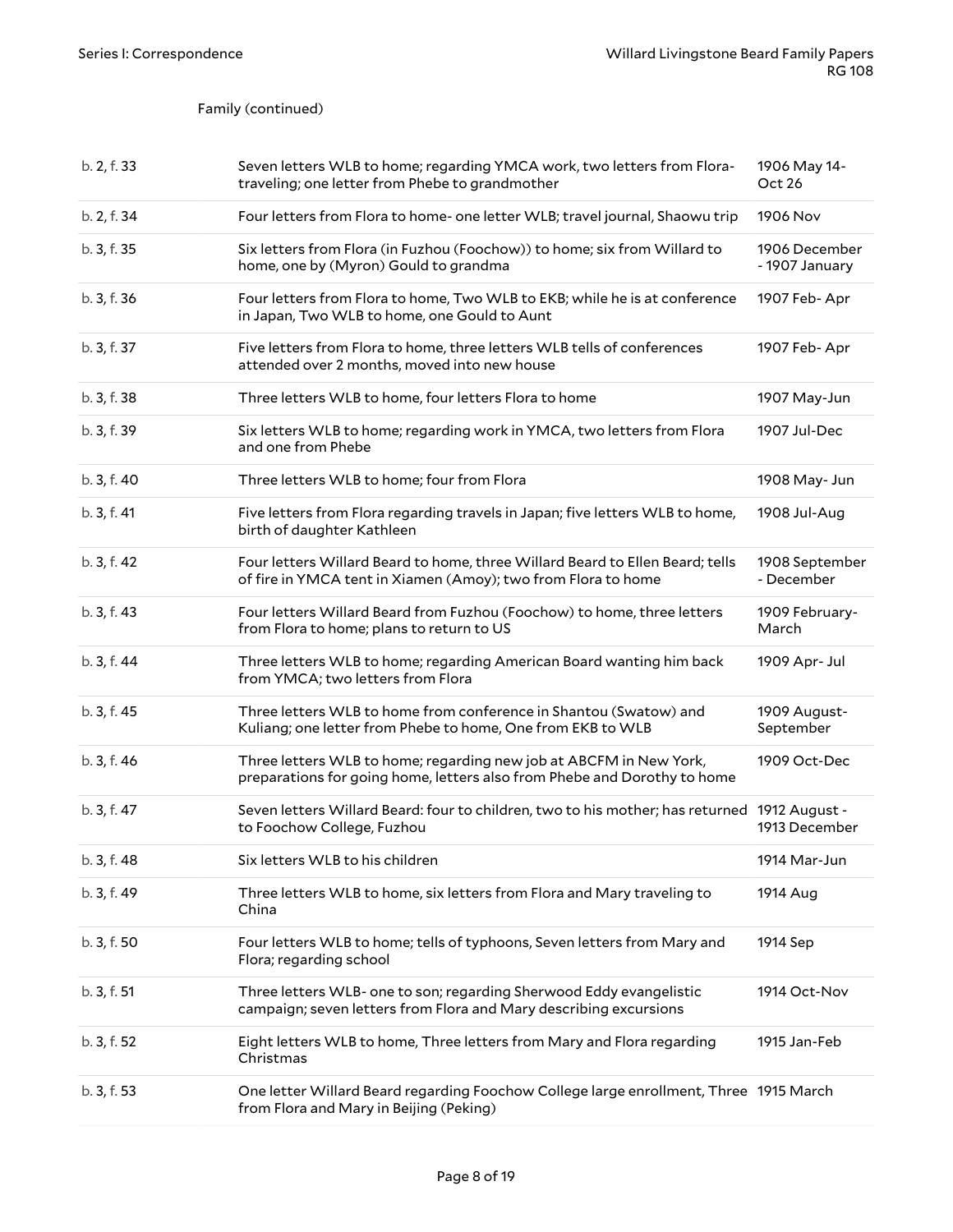| b. 4, f. 54 | Three letters from WLB to sisters and daughter; four from Mary and Flora to 1915 Apr<br>home; concern regarding Japan                                                                                 |                      |
|-------------|-------------------------------------------------------------------------------------------------------------------------------------------------------------------------------------------------------|----------------------|
| b. 4, f. 55 | Four letters WLB, six from Mary and Flora                                                                                                                                                             | 1915 May-Jun         |
| b. 4, f. 56 | Five letters from Mary and Flora                                                                                                                                                                      | 1915 Jul             |
| b. 4, f. 57 | Seven letters from Flora and Mary; leaving Beijing (Peking), two from Willard 1915 August<br>Beard                                                                                                    |                      |
| b. 4, f. 58 | Three letters from WLB; four from Flora and Mary teaching again in<br>Fongchou                                                                                                                        | 1915 Sep             |
| b. 4, f. 59 | Five letters from WLB (2 to children); five from Mary and Flora                                                                                                                                       | 1915 Oct             |
| b. 4, f. 60 | Three letters from WLB to children; four from Mary and Flora                                                                                                                                          | 1915 Nov-Dec         |
| b. 4, f. 61 | Five letters from WLB planning return to US; five from Flora and Mary                                                                                                                                 | 1916 Jan             |
| b. 4, f. 62 | Five letters from WLB to home; nine from Mary and Flora                                                                                                                                               | 1916 Feb-Mar         |
| b. 4, f. 63 | One letter EKB to daughter; nine from Mary and Flora                                                                                                                                                  | 1916 Apr-May         |
| b. 4, f. 64 | Four letters from WLB; received ? degree from Oberlin, plans to return to<br>China with EKB and 2 daughters; nine letters from Flora and Mary; regarding<br>school and funeral of Pres. Yuan-shih Kai | 1916 Jun-Jul         |
| b. 4, f. 65 | Two letters from WLB; regarding trip; one letter from Kathleen to Phebe;<br>seven from Mary and Flora                                                                                                 | 1916 Aug-Sep         |
| b. 4, f. 66 | Five letters from WLB to home and children, EKB to daughter; six from Mary<br>and Flora regarding school                                                                                              | 1916 Oct-Nov         |
| b. 4, f. 67 | Four letters from Willard Beard; tells of fires and great damage in Fuzhou<br>(Foochow); six from Mary and Flora                                                                                      | 1916 December        |
| b. 5, f. 68 | Five from WLB to daughters and mother; six from Flora and Mary                                                                                                                                        | 1917 Jan-Feb         |
| b. 5, f. 69 | Five letters from WLB; four from Mary and Flora                                                                                                                                                       | 1917 Mar-Apr         |
| b. 5, f. 70 | Three letters from WLB; three from Mary and Flora; regarding death of their 1917 May-Jun<br>sister Ruth                                                                                               |                      |
| b. 5, f. 71 | Three letters from WLB to daughters; three from Mary and Flora to home                                                                                                                                | 1917 Jul-Aug         |
| b. 5, f. 72 | Four letters from WLB to daughters                                                                                                                                                                    | 1917 Sep-Dec         |
| b. 5, f. 73 | Seven letters WLB to children giving advice and also regarding his travels;<br>two between siblings                                                                                                   | 1918 Feb-Dec         |
| b. 5, f. 74 | Six letters from WBLB to daughter Phebe; (WLB in US); one to Dorothy; one<br>letter from Phebe to relatives                                                                                           | 1919 Jan-1920<br>Mar |
| b. 5, f. 75 | Five letters from Willard Beard to children; regarding their illnesses; one<br>letter from Phebe (1923); teaching in Fuzhou (Foochow)                                                                 | 1924<br>August-1925  |
| b. 5, f. 76 | Four letters from WLB; regarding Phebe's serious illness; four from EKB;<br>traveling to China; one from Phebe                                                                                        | 1925 Jun-Dec         |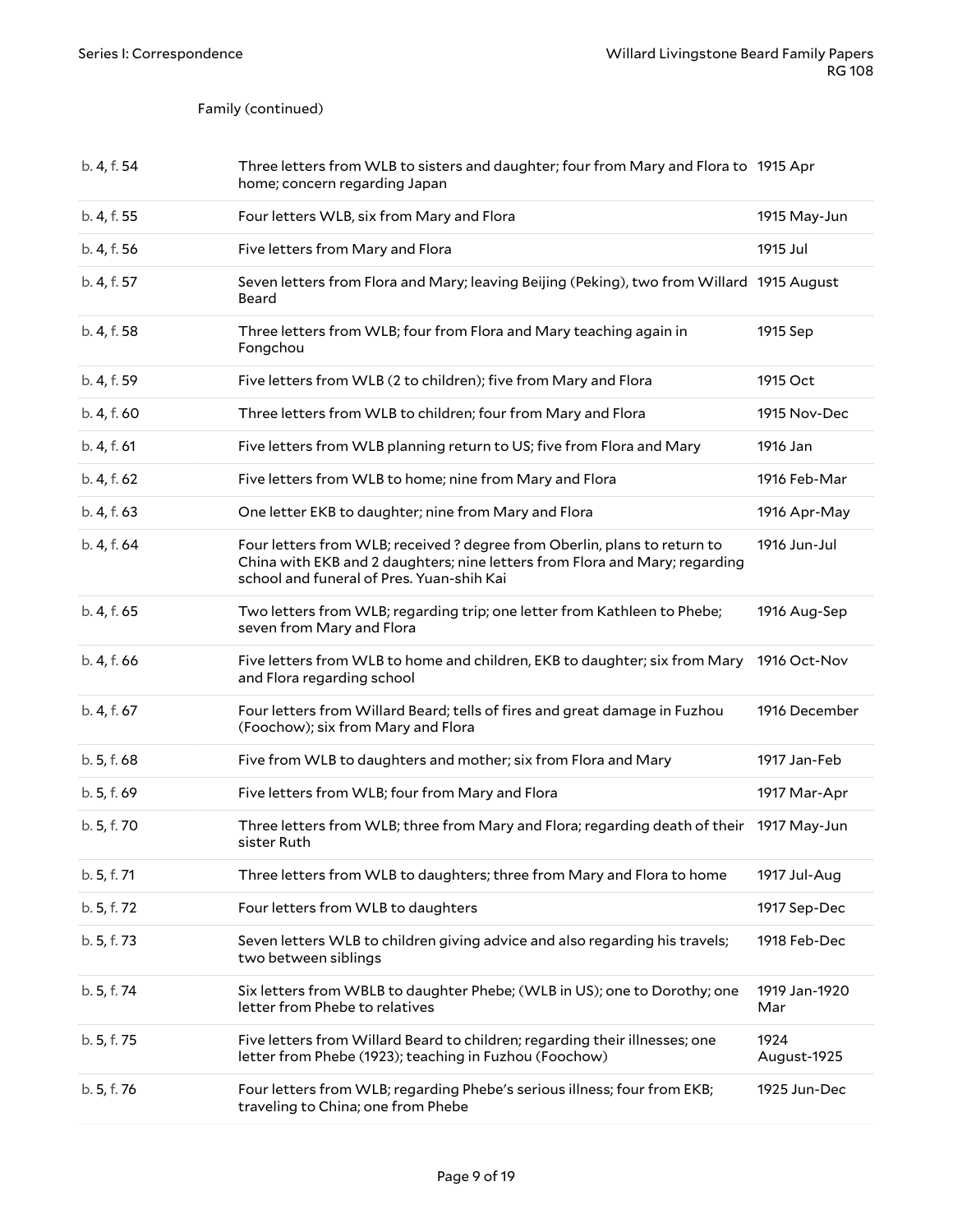| b. 5, f. 77 | Two letters from Dorothy to sisters, EKB to children describing daughter<br>Phebe's illness and death; Gould to his sisters; three letters from WLB and<br><b>EKB</b> to children                     | 1926 Jan-Apr              |
|-------------|-------------------------------------------------------------------------------------------------------------------------------------------------------------------------------------------------------|---------------------------|
| b. 5, f. 78 | Six letters from WLB to home; regarding his father's death and Dorothy's<br>engagement; one letter to girls from Aunt Mary; one from Dorothy to sisters                                               | 1926 May-Sep              |
| b. 5, f. 79 | Three letters from WLB to family; six letters between sisters; two from Aunt 1926 Oct-Dec<br>Mary to Geraldine                                                                                        |                           |
| b. 5, f. 80 | Four letters of sisters; Dorothy married; one from Gould; his engagement<br>broken; one from WLB; plans to return to US                                                                               | 1927 Feb-Sep              |
| b. 5, f. 81 | Four letters from WLB to Geraldine from Shelton, CT                                                                                                                                                   | 1928 Jan-May              |
| b. 5, f. 82 | Four letters from EKB and WLB to children; on shipboard returning to China;<br>five from China                                                                                                        | 1928 Oct-Dec              |
| b. 5, f. 83 | Four letters from WLB to home; nine letters between siblings; Gould<br>engaged                                                                                                                        | 1929 Feb-Aug              |
| b. 5, f. 84 | Three from WLB to family; three from Dorothy to siblings; regarding Gould's 1929 Sep-Oct<br>flying and her first plane ride                                                                           |                           |
| b. 5, f. 85 | Four letters from WLB and EKB to family; five siblings letters                                                                                                                                        | 1929 Nov-Dec              |
| b. 6, f. 86 | Eight letters from WLB to family; EKB had typhoid fever; one letter from<br>WLB to EKB; four letters siblings                                                                                         | 1930 Jan-Apr              |
| b. 6, f. 87 | Seven letters from WLB to home; regarding fighting between bandits and<br>government, Gould married; six letters from Dorothy to Geraldine; regarding<br>parents coming to US and WLB to have surgery | 1930 Jun-Dec              |
| b. 6, f. 88 | Seven sibling letters; Gould has daughter                                                                                                                                                             | 1931 Jan-Aug              |
| b. 6, f. 89 | Nine sibling letters; three from WLB to daughter Geraldine; leaving for China 1931 Sep                                                                                                                |                           |
| b. 6, f. 90 | Seven sibling letters; Kathleen in Utah unhappy on her teaching; two from<br>Willard to family back in Fuzhou (Foochow)                                                                               | 1931 October-<br>December |
| b. 6, f. 91 | Five sibling letters; three from WLB regarding work in China                                                                                                                                          | 1932 Jan-Mar              |
| b. 6, f. 92 | Five sibling letters; one from Ellen Kinney Beard to son; three from Willard<br>Beard; appointed Assistant General Secretary of Mid-Fukien Synod CCC                                                  | 1932 April-<br>August     |
| b. 6, f. 93 | Two letters from WLB to home                                                                                                                                                                          | 1932 Mar                  |
| b. 6, f. 94 | Eight sibling letters; Kathleen expecting second child                                                                                                                                                | 1937 May-Fall             |
| b. 6, f. 95 | Two from EKB to daughter, Three from WLB to daughters and family;<br>traveling in Florida and baby Cynthia born                                                                                       | 1937 Nov-Dec              |
| b. 6, f. 96 | Letters from Kathleen, Ellen, WLB; raising rabbits, Gould tells of daughter<br>Hazel's injuries as she was hit by a bus                                                                               | 1938 Jan-Apr              |
| b. 6, f. 97 | Two letters from WLB to Geraldine; six sibling letters                                                                                                                                                | 1938 May-Nov              |
| b. 6, f. 98 | Five letters from Willard Beard to family, Willard Beard and Ellen Beard back<br>to Fuzhou (Foochow)                                                                                                  | 1939 March-<br>November   |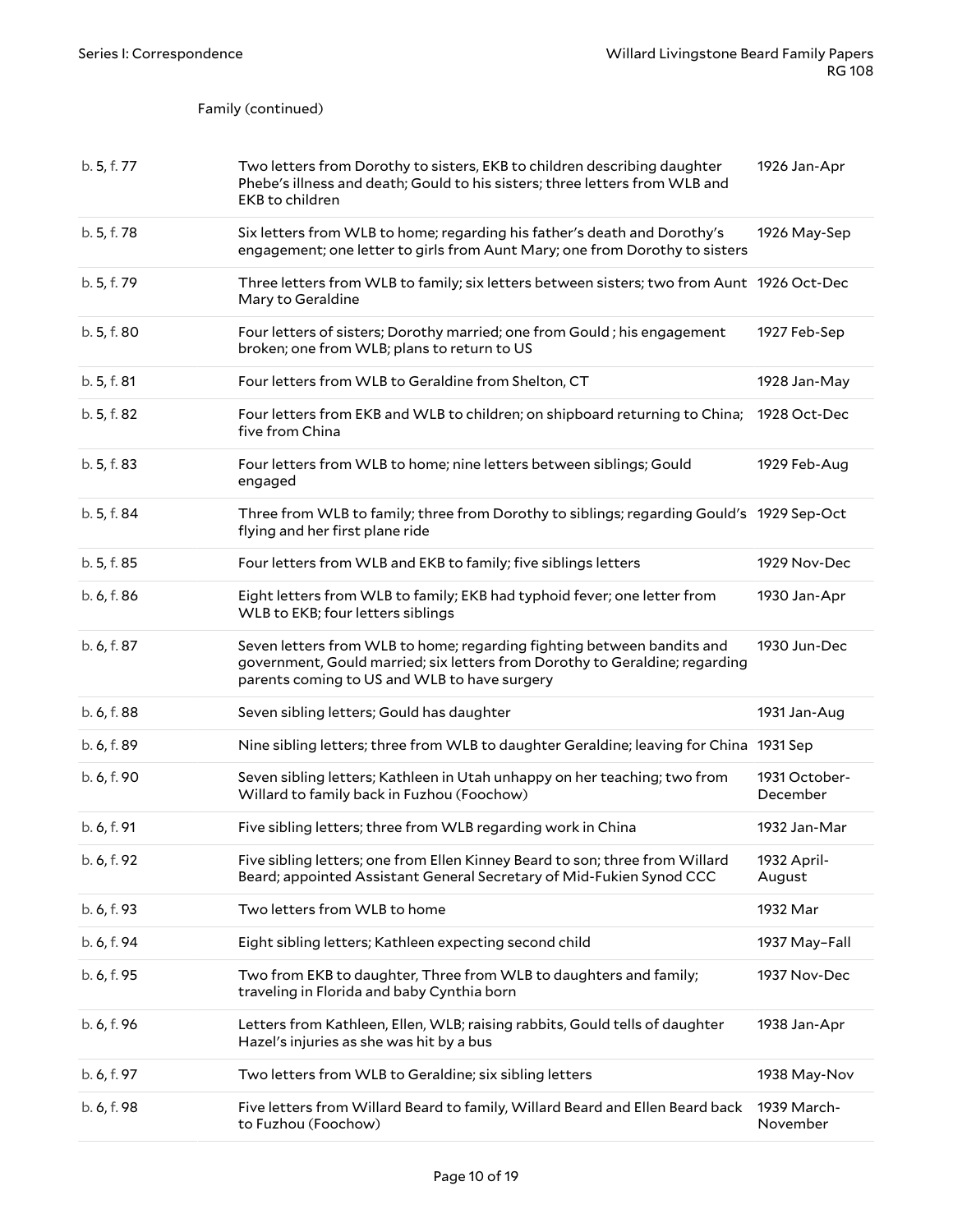<span id="page-10-1"></span><span id="page-10-0"></span>

| b. 6, f. 99  | WLB; six letters to family; about hernia surgery and working in Ing Tai- high<br>prices                                           | 1940 Apr-Jun |
|--------------|-----------------------------------------------------------------------------------------------------------------------------------|--------------|
| b. 6, f. 100 | Six letters from WLB to family and friends; review of work in Ing Tai; three<br>from Kathleen to Jerry; daughter Marjorie married | 1940 Jul-Nov |
| b. 6, f. 101 | Four letters from WLB; regarding bomb, bandits, and returning to US; one<br>letter each Phebe and Mary                            | 1941 Jan-Aug |
| b. 6, f. 102 | Seven letters from WLB to Geraldine; back in CT; three sibling letters                                                            | 1941 Oct-Dec |
| b. 6, f. 103 | Nine letters various family members                                                                                               | 1942 Jan     |
| b. 6, f. 104 | Four letters from WLB to Geraldine; six from Kathleen to Jerry                                                                    | 1942 Feb-Aug |
| b. 7, f. 105 | Six letters WLB and EKB to Geraldine; six sibling letters                                                                         | 1942 Sep-Dec |
| b. 7, f. 106 | Eleven letters from WLB and siblings to Geraldine; new baby and problems of 1943 Jan-Feb<br>government rationing                  |              |
| b. 7, f. 107 | Ten letters WLB and others                                                                                                        | 1943 Mar-Apr |
| b. 7, f. 108 | WLB and EKB and others; ten letters about everyday life                                                                           | 1943 May-Jul |
| b. 7, f. 109 | Ten letters from WLB to Geraldine; regarding farm life; five to GB from<br>siblings and aunt and uncle                            | 1943 Aug-Dec |
| b. 7, f. 110 | Three letters WLB; tells of their 50th wedding anniversary celebration; one<br>letter Ginny to Geraldine                          | 1944 Jan-Jul |
|              | General Correspondence                                                                                                            |              |
| b. 7, f. 111 | One letter to WLB's father, Others from John R. Mott, A.J. Osgood, L.<br>Hodous, WLB to Sturges and Mott                          | 1898-1907    |
| b. 7, f. 112 | Including from Hu Nguk Sing, to WE Strong, E. Smith, W.H. Topping, H.V.<br>Lacy, Chen Ting Chun                                   | 1916-1930    |
| b. 7, f. 113 | Including from Leonard Christian, WLB to AR Keplar, WLB to E.C. Lobenstine, 1930-1940?<br>Grace Smith, E.W. Smith                 |              |
|              | Other letters                                                                                                                     |              |
| b. 7, f. 114 | Five letters to Geraldine from various people                                                                                     | 1940-1943    |
| b. 7, f. 115 | Including Dwight and Goddard, Two to Flora Beard, one to Phebe K. Beard                                                           | 1901-1917    |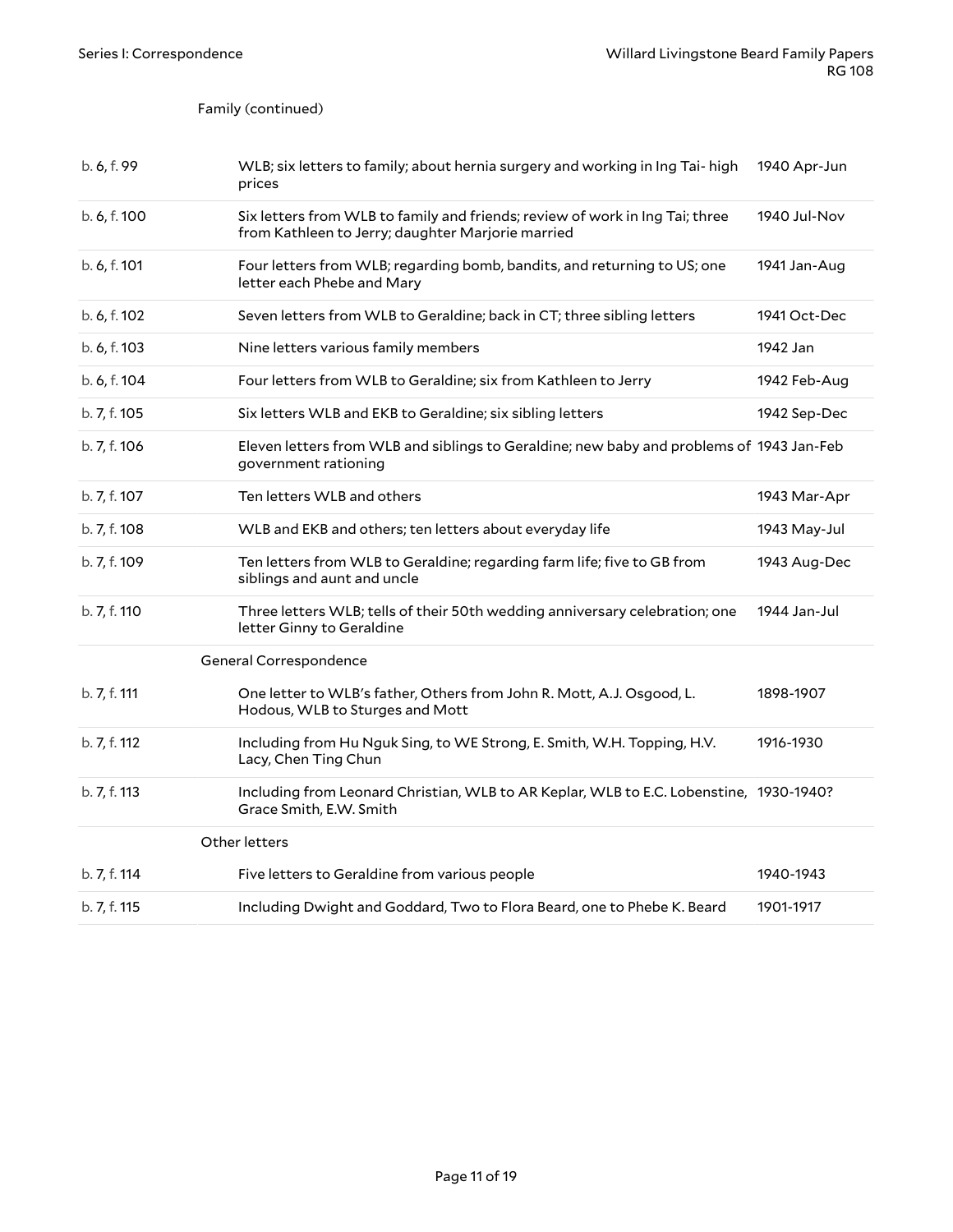# <span id="page-11-0"></span>**Series II: Diaries and Journals , 1895-1907, 1928**

<span id="page-11-2"></span><span id="page-11-1"></span>

|              | Willard L. Beard                                                   |                         |
|--------------|--------------------------------------------------------------------|-------------------------|
| b. 7, f. 117 | Imperial English and Chinese Diary format                          | 1895                    |
| b. 7, f. 118 | Imperial English and Chinese Diary format                          | 1896                    |
| b. 8, f. 119 | Imperial English and Chinese Diary format                          | 1897                    |
| b. 8, f. 120 | Account of voyage from Fuzhou (Foochow) to Connecticut, via Europe | 1903                    |
| b. 8, f. 120 | Account of trip from Fuzhou (Foochow) to Shaowu and back           | 1906-1907               |
|              | Geraldine Beard                                                    |                         |
| b. 12, f. 6  | Diary                                                              | 1928 January -<br>March |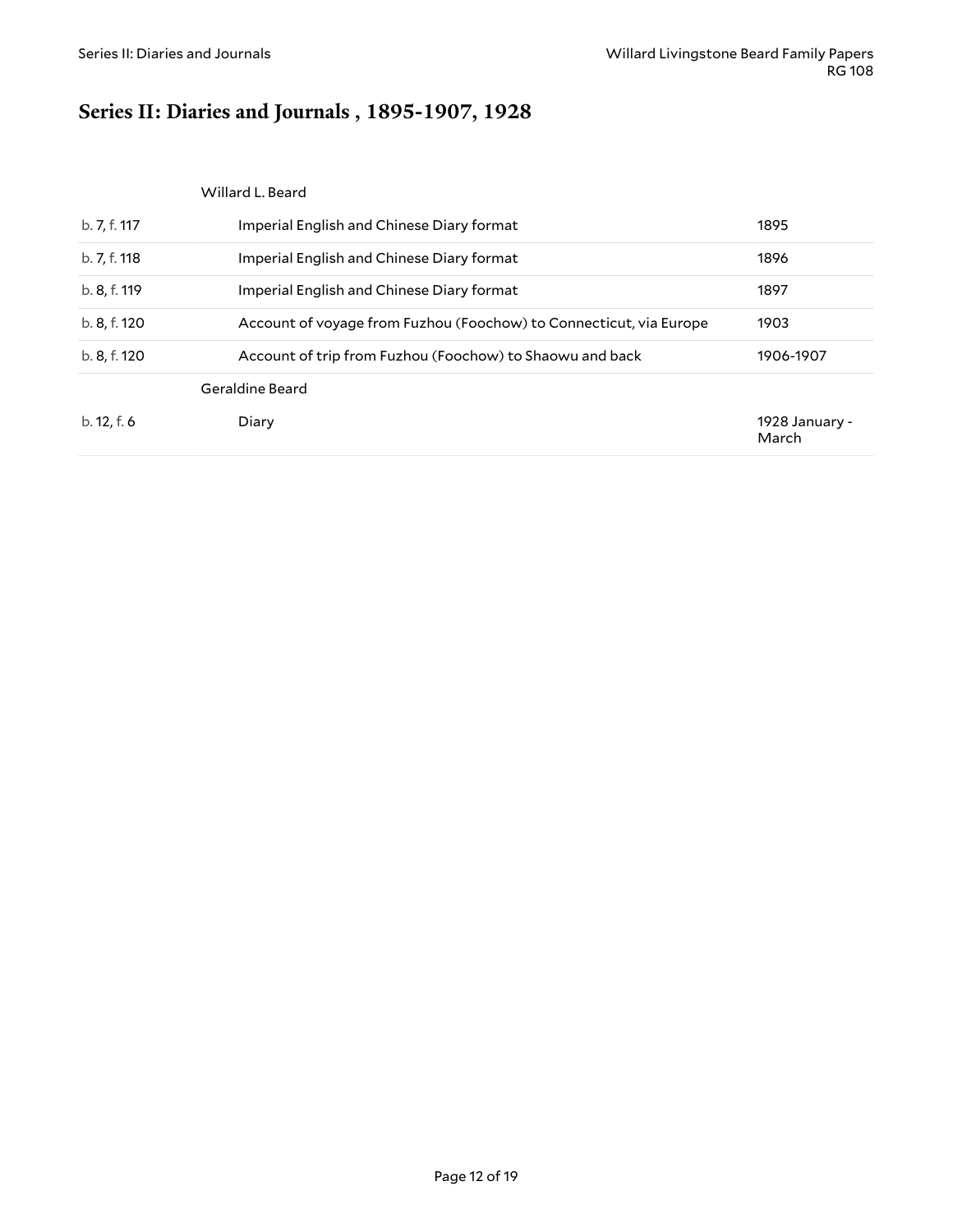# <span id="page-12-0"></span>**Series III: Writings**

<span id="page-12-2"></span><span id="page-12-1"></span>

| Of Willard L. Beard |
|---------------------|
|---------------------|

| b. 8, f. 121 | Account of dispute between two villages near Fuzhou (Foochow)                       | 1915          |
|--------------|-------------------------------------------------------------------------------------|---------------|
| b. 8, f. 121 | Annual Report of WLB                                                                | 1925          |
| b. 8, f. 121 | A Missionary's Thoughts after Thirty-Eight Years in China (from Chinese<br>Recorder | 1933          |
| b. 8, f. 121 | Some Thoughts on Re-thinking Missions                                               | 1933          |
| b. 8, f. 121 | Dr. E. Stanley Jones in Fuzhou (Foochow)                                            | undated       |
|              | Of Ellen Kinney Beard                                                               |               |
| b. 8, f. 122 | Account of invasion of Fuzhou (Foochow)                                             | 1941 April 20 |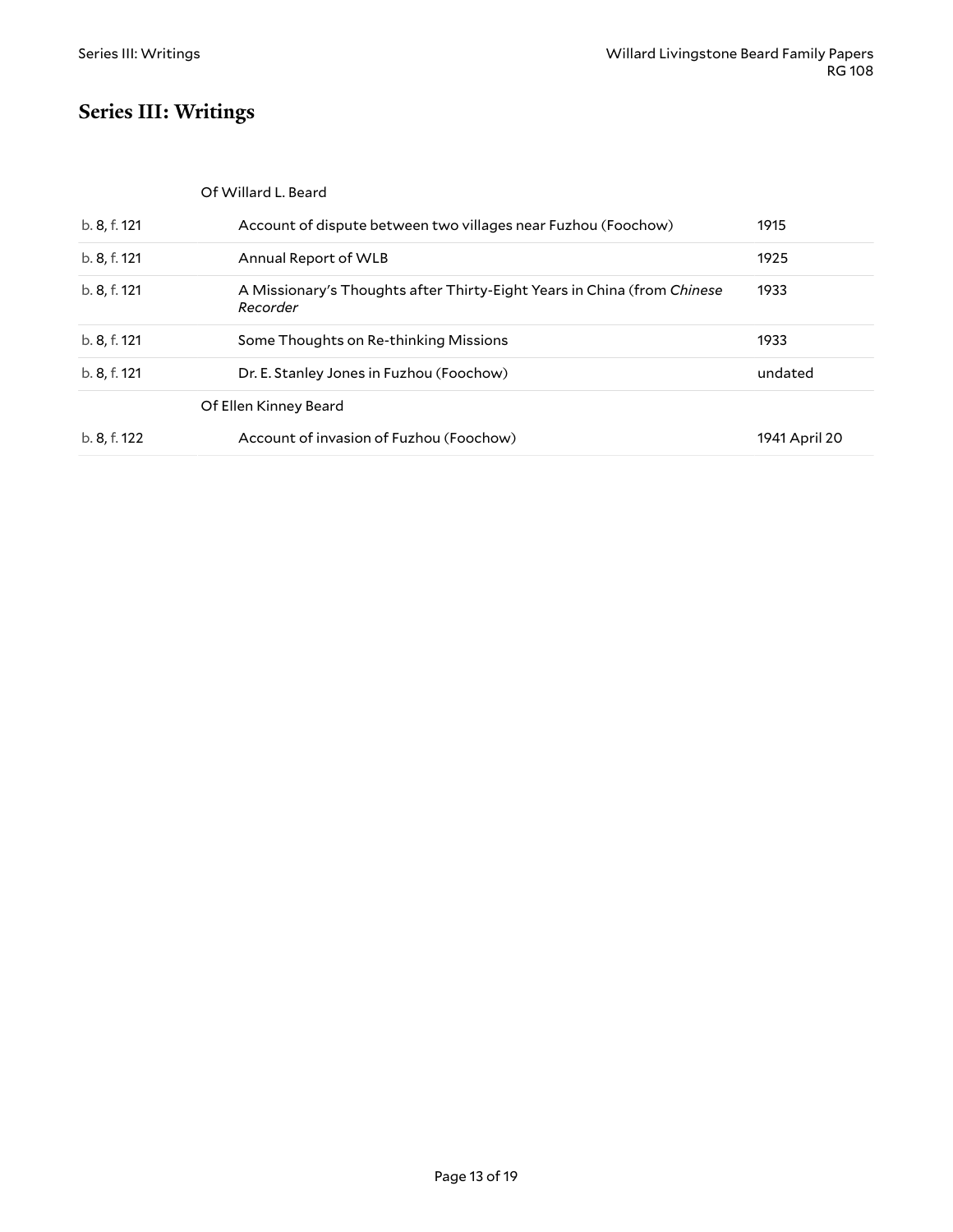### <span id="page-13-0"></span>**Series IV: Collected Material, 1896-1947**

#### <span id="page-13-1"></span>Re: American Board of Commissioners for Foreign Missions (ABCFM) work in Fujian (Fukien)

| b. 8, f. 123 | Reports of Fuzhou (Foochow) Mission                                                       | 1896, 1898-1902           |
|--------------|-------------------------------------------------------------------------------------------|---------------------------|
| b. 8, f. 123 | Minutes of Fuzhou (Foochow) Mission                                                       | 1914                      |
| b. 8, f. 124 | Reports of Ing Hok Station                                                                | 1897, 1899, 1901          |
| b. 8, f. 125 | Reports of Work for Women and Children                                                    | 1897, 1899, 1901          |
| b. 8, f. 126 | Reports of Ponasang Hospital, Fuzhou (Foochow)                                            | 1897, 1902, 1903,<br>1908 |
| b. 8, f. 126 | Report of Foochow Missionary Hospital, Fuzhou                                             | 1913                      |
| b. 8, f. 127 | "Loose Leaves from Missionaries' Diaries", Nos. 1,2,4-6                                   | 1917-1920                 |
| b. 8, f. 128 | Foochow Messenger (21 issues)                                                             | 1904-1940                 |
| b. 9, f. 129 | Primers for Romanized Chinese, by Hannah C. Woodhall                                      | 1908, n.d.                |
| b. 9, f. 130 | Fuzhou (Foochow) Mission souvenir booklet                                                 | 1913                      |
| b. 9, f. 130 | Fujian (Fukien) Mission Christmas greeting booklet with information about<br>missionaries | undated                   |
| b. 9, f. 130 | "The Foochow Mission 1847-1895", by C.C. Baldwin                                          | 1896                      |
| b. 9, f. 131 | "Christian Youth in Modern China - Foochow"                                               | 1932                      |
| b. 9, f. 131 | "Comments on 'Re-Thinking Missions' from Fukien, China"                                   | 1933                      |
| b. 9, f. 131 | "Glimpses of the American Board at Work in Fukien, China"                                 | n.d.                      |
| b. 9, f. 131 | "Introducing the American Board Missionaries of Fukien, China"                            | n.d.                      |
| b. 9, f. 131 | "Youth"                                                                                   | n.d.                      |
| b. 9, f. 131 | Letter from Wen Shan Girls School                                                         | 1923                      |
| b. 9, f. 132 | Questionnaire from Interchurch World Movement of North America                            | 1919                      |
| b. 9, f. 133 | Foochow College, Fuzhou                                                                   | 1910-1926                 |
|              | Re. ABCFM work in China                                                                   |                           |
| b. 9, f. 134 | Program for 106th annual meeting of ABCFM                                                 |                           |
| b. 9, f. 134 | Letter to missionaries of ABCFM in China                                                  | 1927                      |
| b. 9, f. 134 | "The American Board Missions in China"                                                    | 1928                      |
| b. 9, f. 134 | Circular letter from H. Matthews, ABCFM Secretary for China                               | 1948                      |
| b. 9, f. 134 | "Our Medical Missions in China"                                                           | 1928                      |
|              |                                                                                           |                           |

<span id="page-13-3"></span><span id="page-13-2"></span>Re. other organizations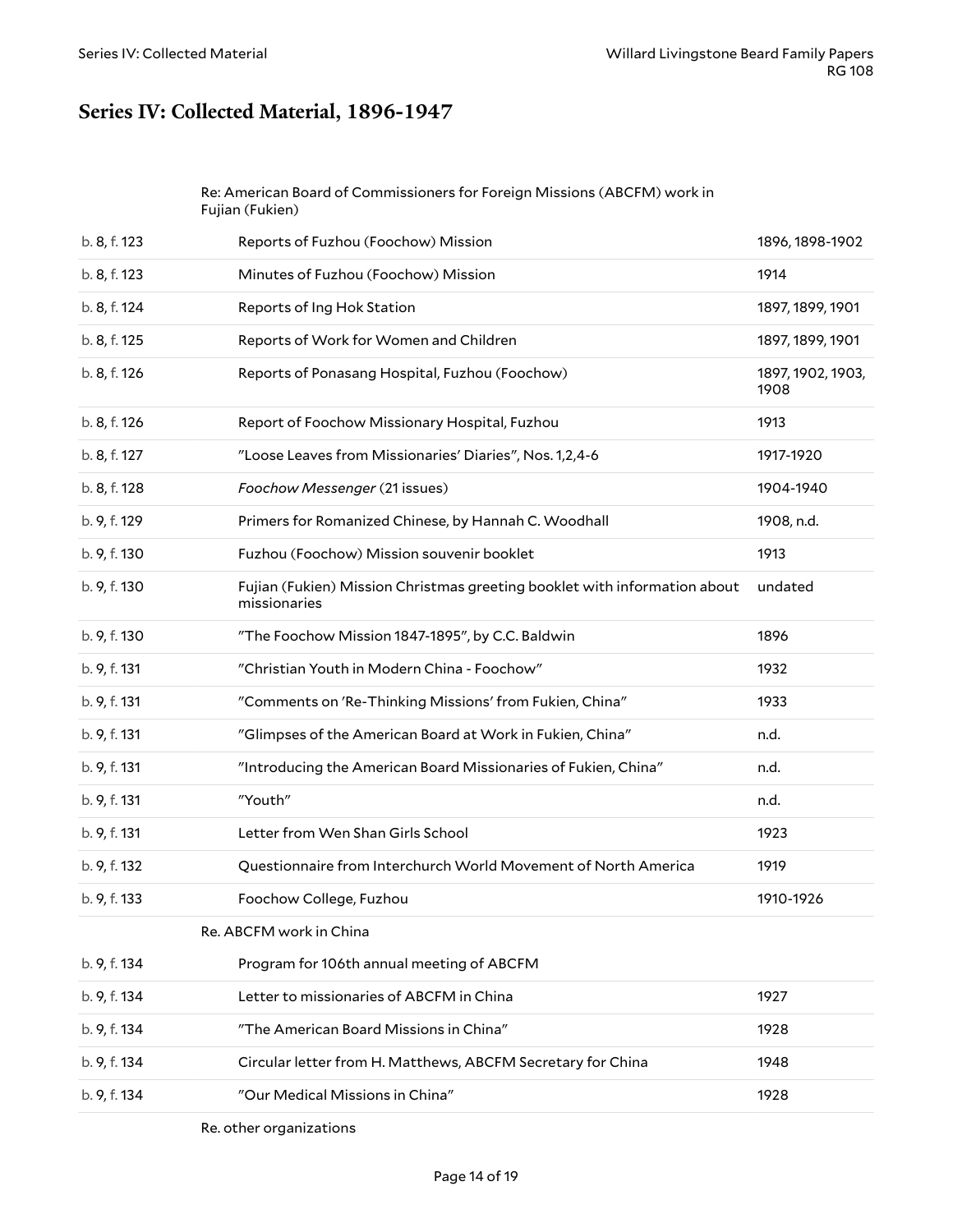#### Re. other organizations (continued)

<span id="page-14-0"></span>

| b. 9, f. 135      | North China American School: Bulletin                                                                                                                                                     | 1926                     |
|-------------------|-------------------------------------------------------------------------------------------------------------------------------------------------------------------------------------------|--------------------------|
| b. 9, f. 135      | North China American School: Pagoda                                                                                                                                                       | 1939                     |
| b. 9, f. 135-136  | North China American School: The NCA                                                                                                                                                      | 1919,1920, 1922,<br>1924 |
| b. 9, f. 137      | Oberlin-Shansi Association                                                                                                                                                                | 1933-1938                |
|                   | Miscellaneous printed and typescript material                                                                                                                                             |                          |
| b. 9, f. 138      | Missionary circular letters                                                                                                                                                               | 1913-1947                |
| b. 9, f. 139      | American Fleet Souvenir, Xiamen (Amoy)                                                                                                                                                    | 1908                     |
| b. 9, f. 139      | Journal of Educational Association of Fukien Province                                                                                                                                     | 1909                     |
| b. 9, f. 139      | "The Canton Government" by W.W. Willoughby                                                                                                                                                | 1922                     |
| b. 9, f. 139      | Minutes of the First Annual Meetingf of the Mid-Fukien Divisional Council,<br>Church of Christ in China                                                                                   | 1927                     |
| b. 9, f. 139      | Report of Foochow Youth and Religion Movement Campaign, Fuzhou                                                                                                                            | 1935                     |
| b. 9, f. 139      | Letter from Peking Government University - The Anti-Religion Union                                                                                                                        | n.d.                     |
| b. 9, f. 140      | Booklet re: Fukien Christian University                                                                                                                                                   | circa 1925               |
| b. 9, f. 140      | Issues of Kuliang Register, Journal of the Educational Association of Fukien<br>Province, The Fuhkien Witness, Bulletin of the Methodist Episcopal Church in<br>Fuhkien, Chinese Recorder | 1908-1927                |
| b. 10, f. 141-142 | Chinese language material, including guide and ticket to bazaar in aid of the<br>Kiangsu and Anhui Famine Relief Fund                                                                     | 1915                     |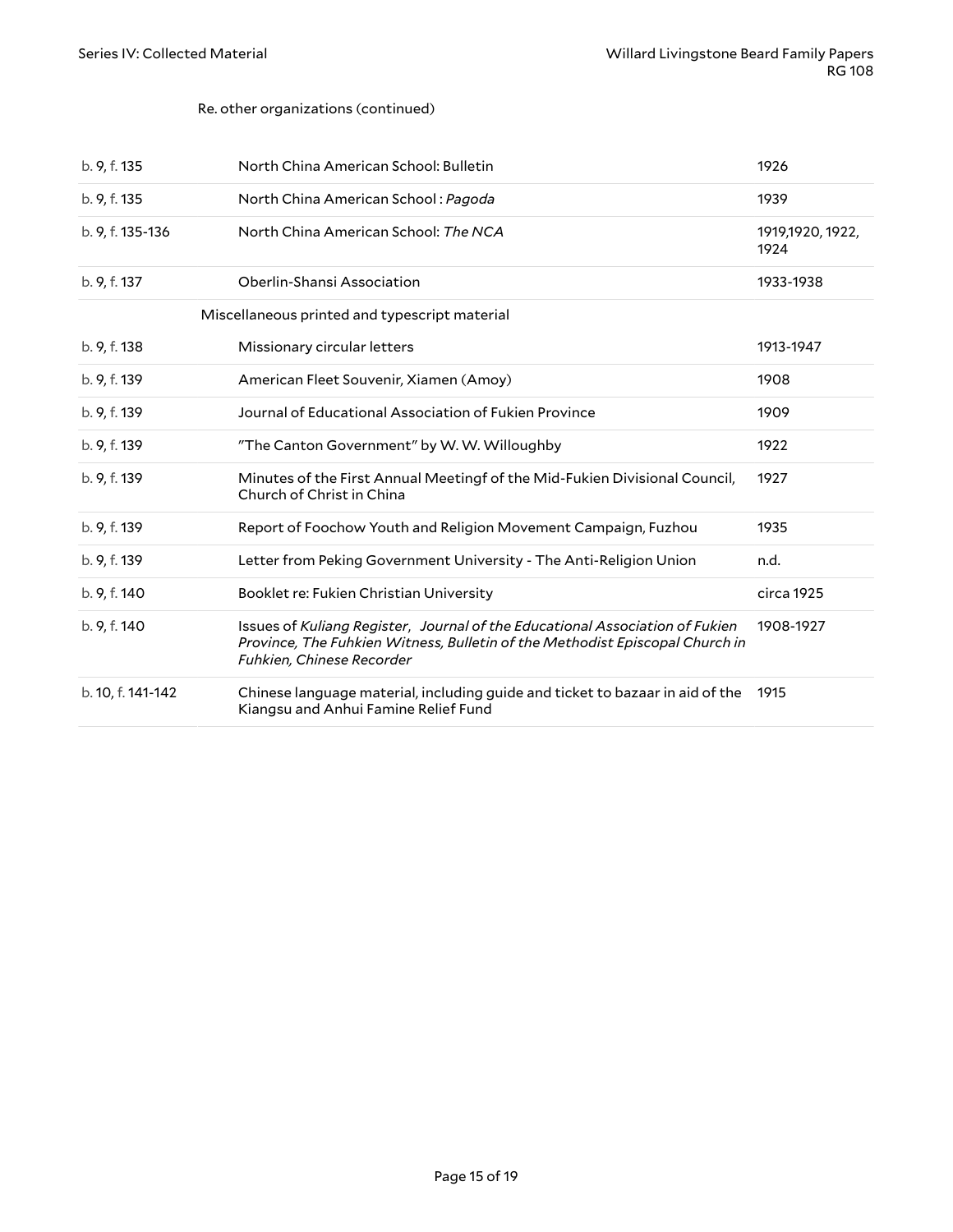# <span id="page-15-0"></span>**Series V: Photographs, 1901-1956**

| b. 10, f. 143-145 | Scenes and people from Fuzhou (Foochow) and Ing Tai area                          | undated    |
|-------------------|-----------------------------------------------------------------------------------|------------|
| b. 10, f. 146     | Kuliang mountain resort (one photo)                                               | n.d.       |
| b. 10, f. 147-149 | Group and individual portraits, including missionary personnel and native Chinese |            |
| b. 10, f. 150     | School-related, including Ponasang Girls' School                                  | 1915, n.d. |
| b. 11, f. 151     | Album re. North China American School                                             | n.d.       |
| b. 11, f. 152     | Related to Foochow College, Fuzhou                                                | undated    |
| b. 11, f. 153     | WLB family photos                                                                 | 1912-1918  |
| b. 11, f. 154     | Myron Gould Beard family photos                                                   | 1917-1956  |
| b. 11, f. 155     | WLB parents and uncles; home, family                                              | 1901-1943  |
| b. 11, f. 156     | Scenes from China, groups                                                         | n.d.       |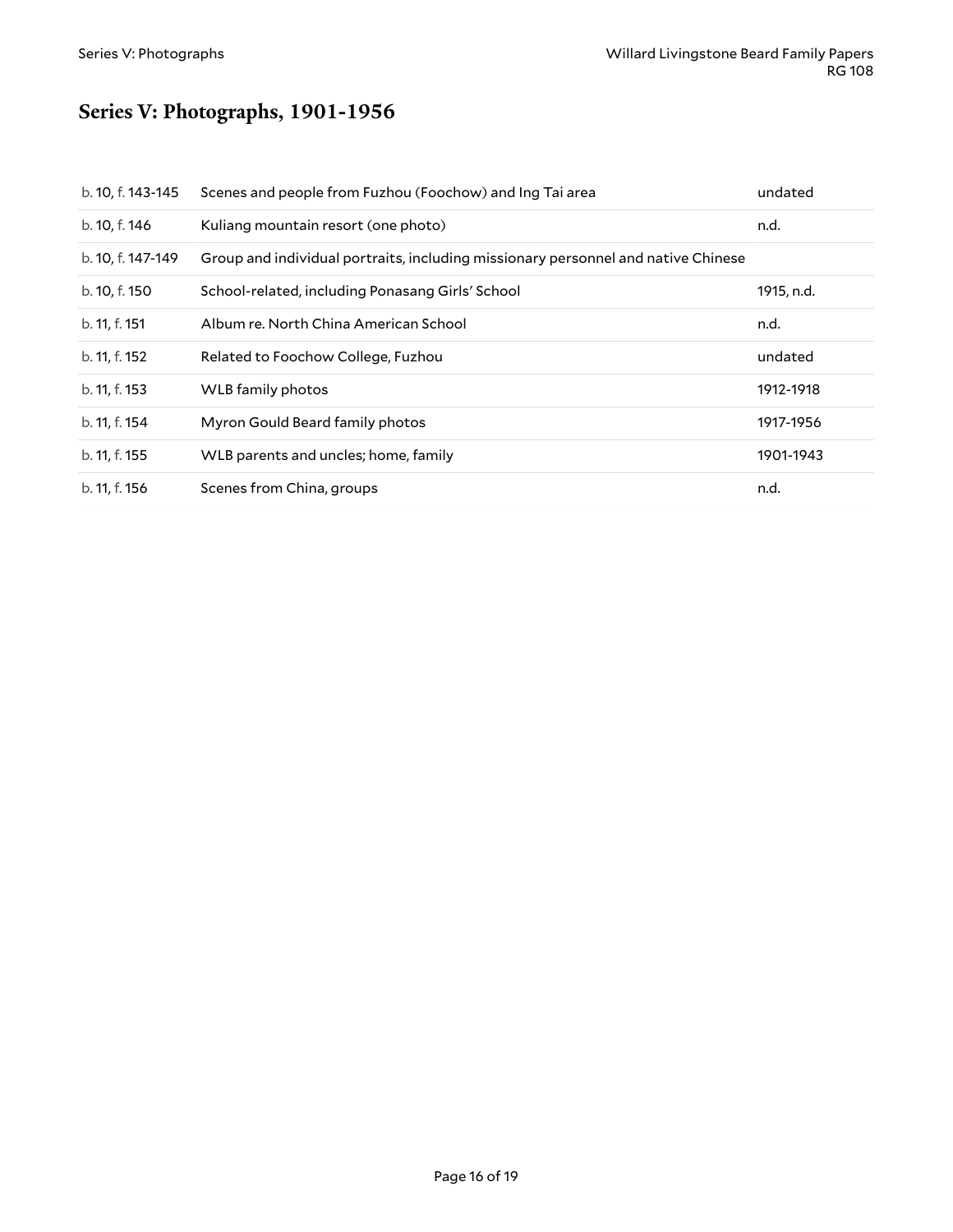### <span id="page-16-0"></span>**Series VI: Personal Items and Memorabilia, 1900-1964**

| b. 11, f. 157 | Biographical information, including obituaries of WLB and Mary Beard,<br>information provided by daughter (Geraldine Beard); Commissionary Service for<br>Phebe Beard, family tree | 1921-1964 |
|---------------|------------------------------------------------------------------------------------------------------------------------------------------------------------------------------------|-----------|
| b. 11, f. 158 | Framed tribute to WLB; Chinese scroll with calligraphy; Chinese language book                                                                                                      | n.d.      |
| b. 11, f. 159 | Programs, news clippings, collected material                                                                                                                                       | 1900-1918 |
| b. 11, f. 160 | Programs, news clippings, collected material                                                                                                                                       | 1925-1943 |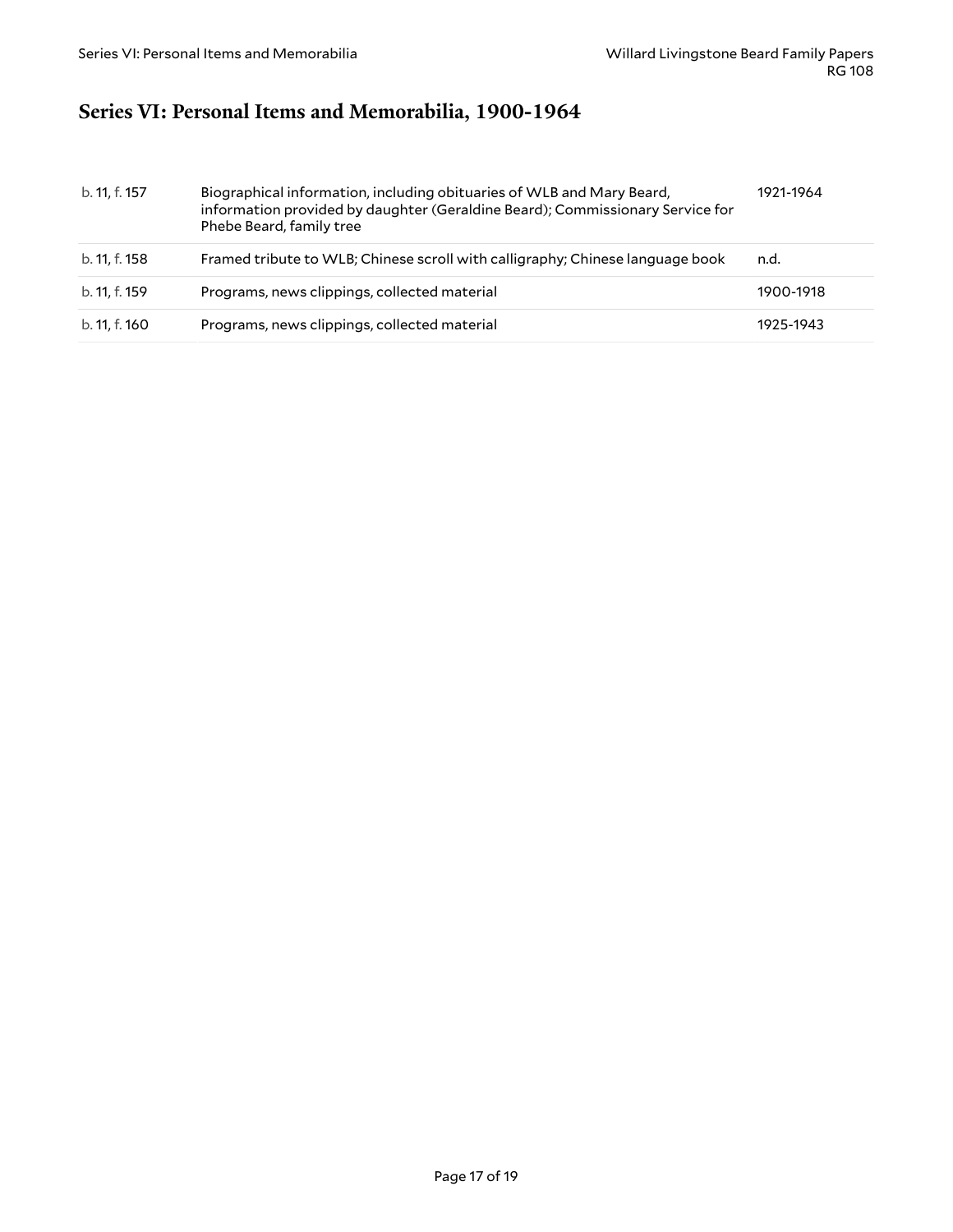### <span id="page-17-0"></span>**Series VII: Compilation of Documents, 1894-1950s**

This set of photocopied letter transcripts and photographs was compiled by Jana Jackson, wife of the grandson of Kathleen Beard Elmer. The materials are also available in digital form.

| b. 12, f. 7  | Introduction by Jana Jackson, compiler; transcript letters and photographs | 1894-1899  |
|--------------|----------------------------------------------------------------------------|------------|
| b. 12, f. 8  | Transcript letters and photographs                                         | 1900-1909  |
| b. 12, f. 9  | Transcript letters and photographs                                         | 1910-1916  |
| b. 13, f. 10 | Transcript letters and photographs                                         | 1917-1921  |
| b. 13, f. 11 | Transcript letters and photographs                                         | 1922-1927  |
| b. 13, f. 12 | Transcript letters and photographs                                         | 1928-1939  |
| b. 13, f. 13 | Transcript letters and photographs                                         | 1940-1950s |